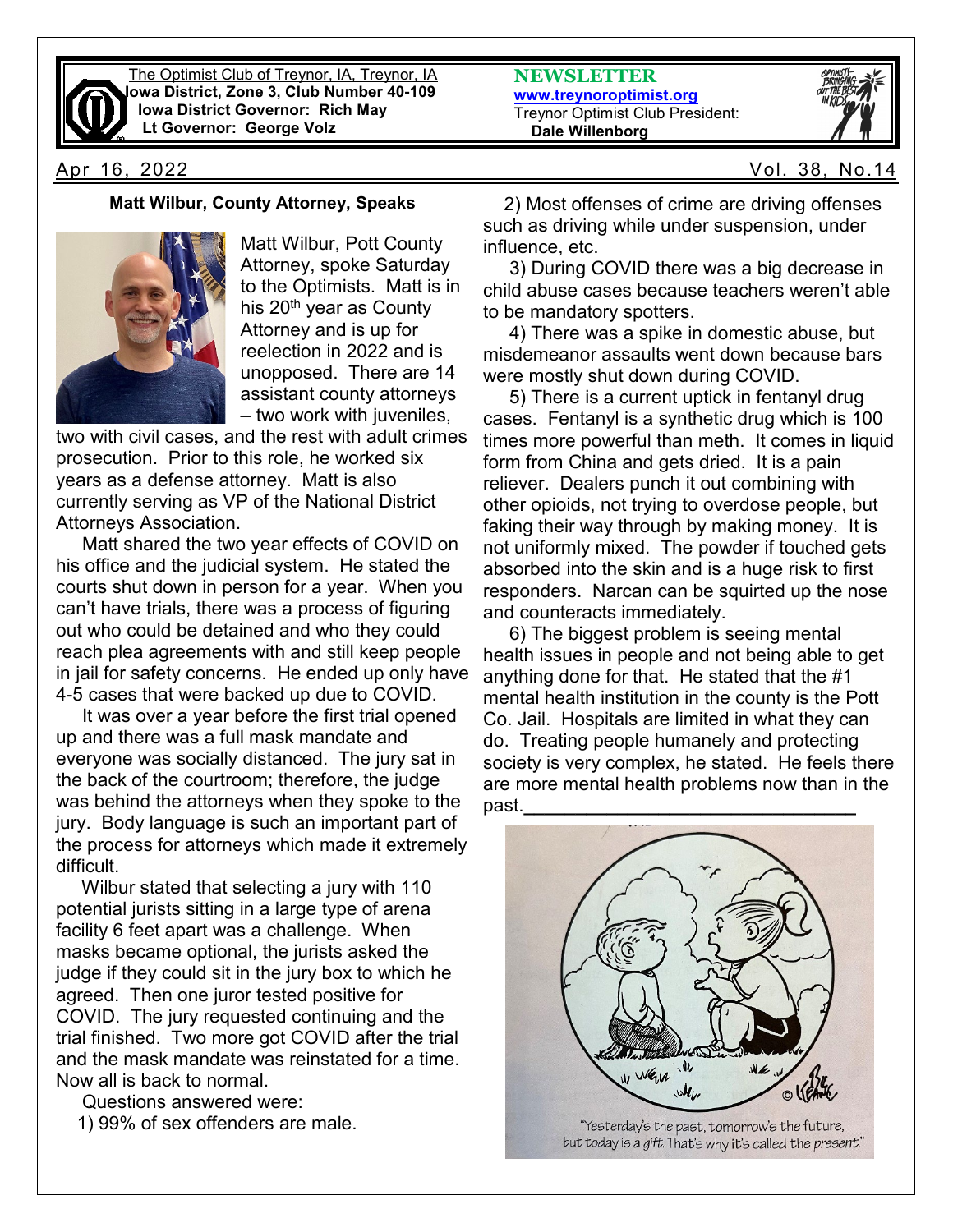## **Next week's speaker will be Jon Jacobsen, State Legislator**

**All are welcome!**

# **Meetings are from 8-9 AM**

# **Treynor Community Building**

# **\_\_\_\_\_\_\_\_\_\_\_\_\_\_\_\_\_\_\_\_\_\_\_\_\_\_\_\_\_\_\_\_\_\_\_\_\_ Meeting Minutes**

Dale Willenborg, President, called the meeting to order. Present were 16 members plus guest Matt Wilber.

Dale led the Pledge of Allegiance and gave the opening prayer.

Jokes were shared by Gary Guttau and Dale Willenborg.

50/50 was won by Jim Clausen. Jon Jacobsen won the Attendance Drawing but was not present to win.

Birthdays/Anniversaries: None

## **Bragging Rights: (\$ are used for youth activities)**

- Gary Guttau donated to show a sample of the West Gym flooring. He also shared some history of the termite problem in the old school.
- Dale Willenborg paid to share that a contractor has been working on his barn and it's now fixed.
- Gary Guttau also shared about a mail fraud letter he received and the amount has grown (maybe due to inflation) and it came from the US, not Africa.

# **BUSINESS:**

- Can Kennel helpers were Gary Funkhouser, Gary Guttau, Aaron Schoening, Steve Chambers, and John Klein.
- The next Can Kennel will be to support Silver Keg Feeders.
- The group was reminded that Mulch Madness will occur on Thursday, April 28. Plan to meet at the north parking lot of the football field at 12:15 if you plan to help with mulching or at 12:15 at the east park to help plant 5 trees and mulch. . Community volunteers are needed and welcome. Adults are quality

control, not labor. The State Forrester will be present at the park.

- Gary Guttau, Keith Denton, and John Klein will obtain mulch for Mulch Madness.
- John Klein stated help is needed in the morning of April 28 to dig 5 tree holes.
- A \$1000 grant was received from Trees Forever to pay for the materials for Mulch Madness! Thanks, John, for applying.
- John Klein reported a decision is still pending regarding the plan for swim lessons with the buses being paid for by the Optimists.
- May 1 will be the Optimist Youth Appreciation at Zion Congregational Church. A cookie signup sheet was circulated.
- Scholarship winners have been determined.

# **COMMUNITY NEWS:**

• A report was given about the Senior Citizen Home. There are just two years left to pay on that. A new board will be needed and the thought is to have members from some of the civic organizations and try to get more local people to move in there. There is a vacancy currently.

**Auction Items:** A joke book was sold for \$3 to Dale Willenborg.

The meeting was closed with reciting the Optimist Creed.

# **BOARD MEETING**

A meeting was held after the regular meeting. Dale Willenborg, Gary Guttau, and Judy Guttau from the board attended. John Klein also was present.

 John presented several mock ups for screen ads for our club for 50 weeks of movies for all three weekend performances at the Dreamland Theater for a cost of \$125 which we approved to donate. Susan Miller had spoken to our club earlier this year from the Theater. The Theater is a benefit to the Treynor area as well as other communities.

 Dale will see if Jordan Campbell can attend the 3rd Q Optimist Conference in Council Bluffs April 22-23. Those present at the board meeting all have conflicts.

 A motion was made and approved for sponsoring two students to attend HOBY for a total cost of \$645.